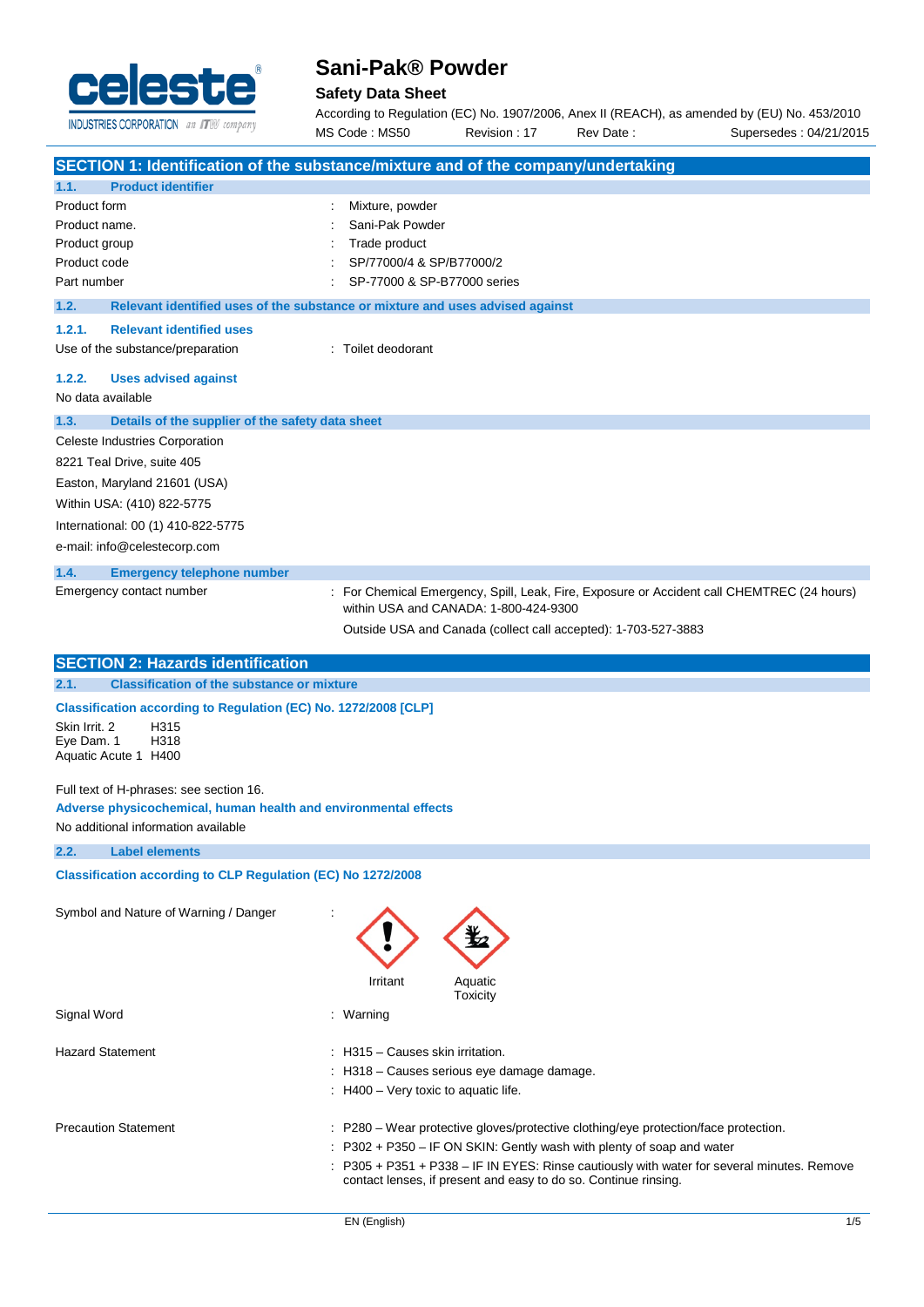according to Regulation (EC) No. 453/2010

#### **2.3. Other hazards**

This substance/mixture does not meet the PBT criteria of REACH, annex XIII. This substance/mixture does not meet the vPvB criteria of REACH, annex XIII.

# **SECTION 3: Composition/information on ingredients**

# **3.1. Substances**

# Not applicable

| <b>Name</b>                     | <b>Product identifier</b>                                            | $\frac{9}{6}$ | <b>Classification according to</b><br><b>Regulation (EC) No.</b><br>1272/2008 [CLP]                                                             |
|---------------------------------|----------------------------------------------------------------------|---------------|-------------------------------------------------------------------------------------------------------------------------------------------------|
| 2-Bromo-2-nitropropane-1,3-diol | (CAS No.) 52-51-7<br>(EC no) 200-143-0<br>(EC index no) 603-085-00-8 | $7 - 15$      | Acute Tox. 4 (Oral), H302<br>Acute Tox. 4 (Dermal), H312<br>Skin Irrit. 2. H315<br>Eye Dam. 1, H318<br>STOT SE 3, H335<br>Aquatic Acute 1, H400 |

#### Full text of R-, H- and EUH-phrases: see section 16.

|                 | <b>SECTION 4: First aid measures</b>                                |                                                                                                                                                        |
|-----------------|---------------------------------------------------------------------|--------------------------------------------------------------------------------------------------------------------------------------------------------|
| 4.1.            | <b>Description of first aid measures</b>                            |                                                                                                                                                        |
|                 | First-aid measures after inhalation                                 | : Remove victim to fresh air. If necessary seek medical advice.                                                                                        |
|                 | First-aid measures after skin contact                               | : Remove all contaminated clothing and footwear. Rinse and then wash skin with water and soap.<br>If skin irritation persists, take medical advice.    |
|                 | First-aid measures after eye contact                                | : Immediately flush eyes thoroughly with water for at least 15 minutes. Obtain medical attention if<br>irritation persists.                            |
|                 | First-aid measures after ingestion                                  | Seek medical attention immediately. If the person is fully conscious, make him/her drink water.<br>Never give an unconscious person anything to drink. |
| 4.2.            | Most important symptoms and effects, both acute and delayed         |                                                                                                                                                        |
|                 | Symptoms/injuries after eye contact                                 | : Irritating to eyes.                                                                                                                                  |
|                 | Symptoms/injuries after ingestion                                   | : May be harmful if swallowed.                                                                                                                         |
| 4.3.            |                                                                     | Indication of any immediate medical attention and special treatment needed                                                                             |
|                 | Treat symptomatically.                                              |                                                                                                                                                        |
|                 | <b>SECTION 5: Firefighting measures</b>                             |                                                                                                                                                        |
| 5.1.            | <b>Extinguishing media</b>                                          |                                                                                                                                                        |
|                 | Suitable extinguishing media:                                       | : Carbon dioxide (CO2), dry chemical powder, foam, water fog.                                                                                          |
| 5.2.            | Special hazards arising from the substance or mixture               |                                                                                                                                                        |
| Fire hazard     |                                                                     | : Non combustible.                                                                                                                                     |
| 5.3.            | <b>Advice for firefighters</b>                                      |                                                                                                                                                        |
|                 | Protective equipment for firefighters                               | Extra personal protection: complete protective clothing including self-contained breathing<br>apparatus.                                               |
|                 | <b>SECTION 6: Accidental release measures</b>                       |                                                                                                                                                        |
| 6.1.            | Personal precautions, protective equipment and emergency procedures |                                                                                                                                                        |
| 6.1.1.          | For non-emergency personnel                                         |                                                                                                                                                        |
|                 | Protective equipment                                                | Gloves. Use splash goggles when eye contact due to splashing is possible.                                                                              |
|                 | Emergency procedures                                                | Avoid contact with skin and eyes. Do not allow the product to be released into the environment.                                                        |
| 6.1.2.          | For emergency responders                                            |                                                                                                                                                        |
|                 | Protective equipment                                                | Gloves. Use splash goggles when eye contact due to splashing is possible.                                                                              |
|                 | Emergency procedures                                                | Avoid contact with skin and eyes. Do not allow uncontrolled leakage of product into the<br>environment.                                                |
| 6.2.            | <b>Environmental precautions</b>                                    |                                                                                                                                                        |
|                 |                                                                     | Do not discharge into drains or the environment. Do not allow uncontrolled leakage of product into the environment.                                    |
| 6.3.            | Methods and material for containment and cleaning up                |                                                                                                                                                        |
| For containment |                                                                     | Clean spills promptly. contain the discharged material.                                                                                                |
|                 | Methods for cleaning up                                             | Collect in closed containers for disposal. Flush residue with large amounts of water. Consult the<br>local waste disposal expert about waste disposal. |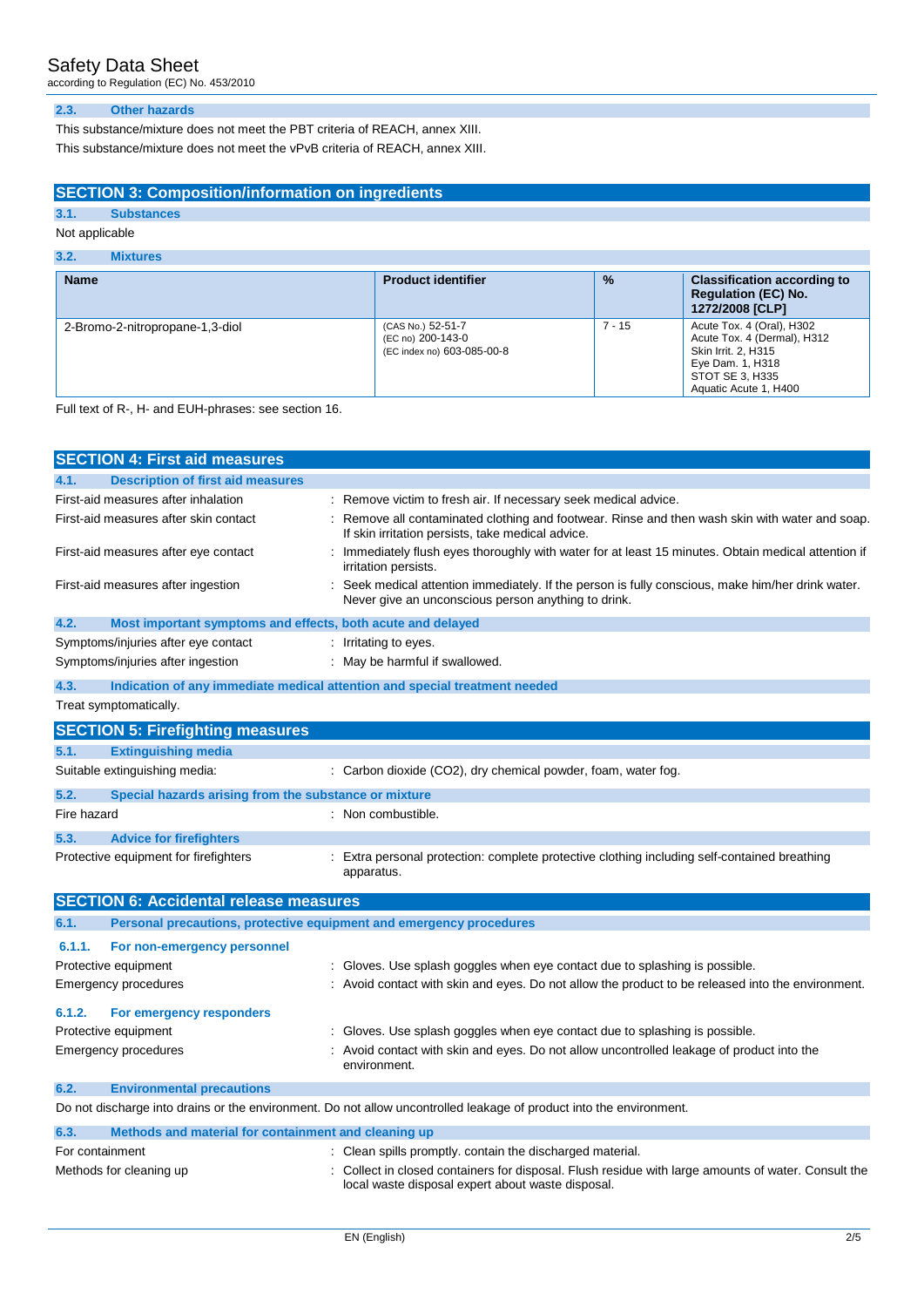according to Regulation (EC) No. 453/2010

#### **6.4. Reference to other sections**

Refer to sections 8 and 13.

|      | <b>SECTION 7: Handling and storage</b>                       |                                                                          |
|------|--------------------------------------------------------------|--------------------------------------------------------------------------|
| 7.1. | <b>Precautions for safe handling</b>                         |                                                                          |
|      | Precautions for safe handling                                | : Avoid contact with skin and eyes.                                      |
|      | Hygiene measures                                             | : Handle in accordance with good industrial hygiene and safety practice. |
| 7.2. | Conditions for safe storage, including any incompatibilities |                                                                          |
|      | Technical measures:                                          | : Provide adequate ventilation.                                          |
|      | Storage condition(s)                                         | : Store in dry, cool, well-ventilated area.                              |
|      | Incompatible materials                                       | : Strong oxidizing compounds                                             |
| 7.3. | Specific end use(s)                                          |                                                                          |

No data available

|          |  |  |  | <b>SECTION 8: Exposure controls/personal protection</b> |  |
|----------|--|--|--|---------------------------------------------------------|--|
|          |  |  |  |                                                         |  |
| ________ |  |  |  |                                                         |  |

**8.1. Control parameters**

## n/a

### **8.2. Exposure controls**

- Appropriate engineering controls : Ensure adequate ventilation.
- Personal protective equipment : Chemical resistant gloves. Protective goggles.



| Hand protection          | : In case of repeated or prolonged contact wear gloves.                     |
|--------------------------|-----------------------------------------------------------------------------|
| Eye protection           | : Wear chemical splash goggle if risk of splash.                            |
| Skin and body protection | : Protective apron. protective clothing. Wear suitable protective clothing. |
| Respiratory protection   | : In case of insufficient ventilation, wear suitable respiratory equipment. |

| <b>SECTION 9: Physical and chemical properties</b> |  |
|----------------------------------------------------|--|
|                                                    |  |
|                                                    |  |
|                                                    |  |

| 9.1.<br>Information on basic physical and chemical properties |                          |
|---------------------------------------------------------------|--------------------------|
| Physical state                                                | : Solid                  |
| Appearance                                                    | : Powder                 |
| Colour                                                        | $:$ Blue                 |
| Odour                                                         | Pleasant                 |
| Odour threshold                                               | No data available        |
| pH                                                            | Not applicable.          |
| Melting point                                                 | : $60 °C$                |
| Solidification point                                          | No data available        |
| Boiling point                                                 | No data available        |
| Flash point                                                   | : $>93^{\circ}$ C        |
| Relative evaporation rate (butylacetate=1)                    | Not applicable           |
| Flammability (solid, gas)                                     | No data available        |
| <b>Explosive limits</b>                                       | Not applicable vol %     |
| Vapour pressure                                               | : No data available      |
| Relative vapour density at 20 °C                              | : No data available      |
| Relative density                                              | $0.57$ g/cm <sup>3</sup> |
| Solubility                                                    | Soluble in water         |
| Log Pow                                                       | No data available        |
| Log Kow                                                       | No data available        |
| Self ignition temperature                                     | : Not applicable         |
| Decomposition temperature                                     | No data available        |
| Viscosity, kinematic                                          | : No data available      |
| Viscosity, dynamic                                            | No data available        |
| <b>Explosive properties</b>                                   | Not explosive            |
| Oxidising properties                                          | Not oxidizing            |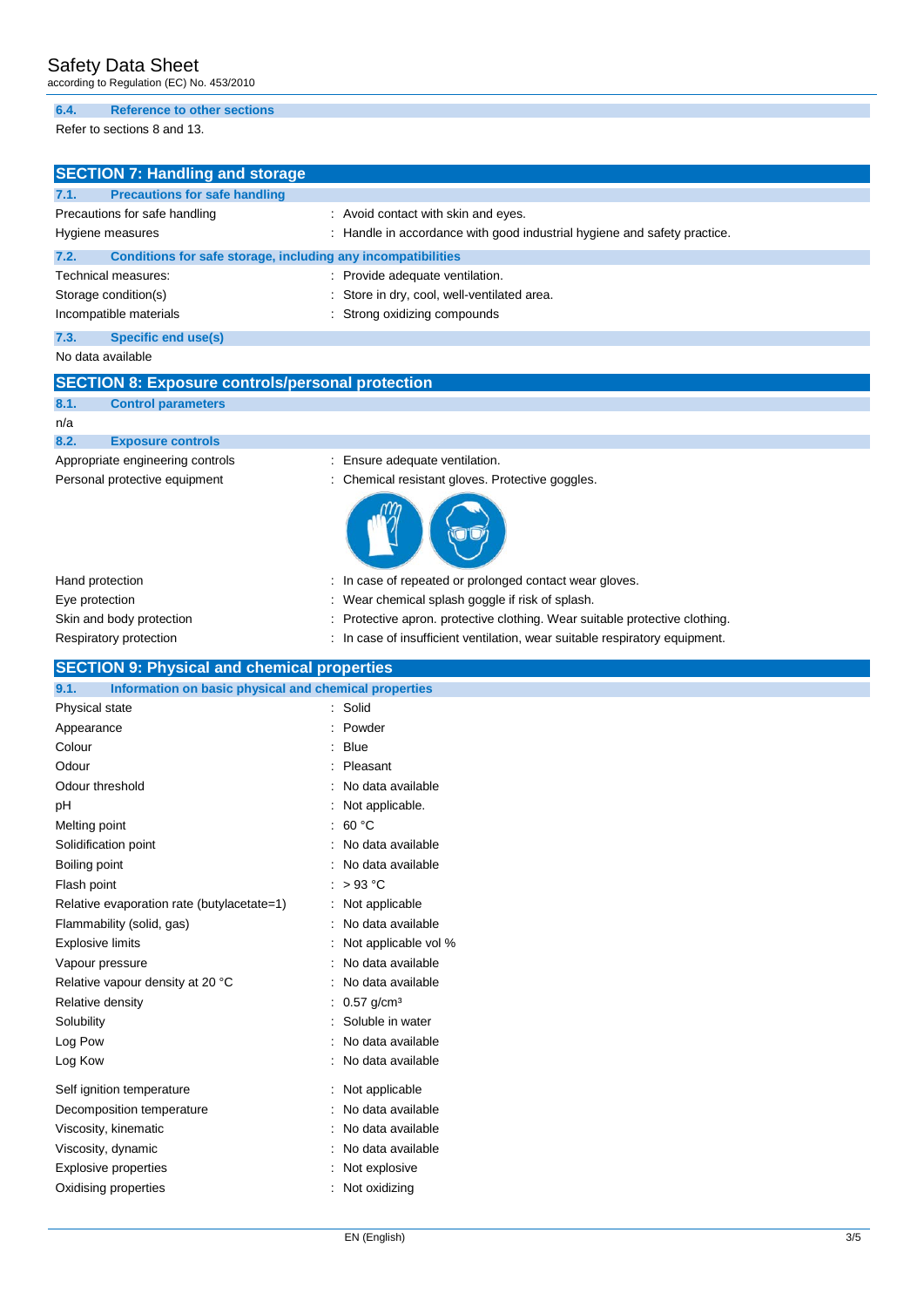| <b>Safety Data Sheet</b><br>according to Regulation (EC) No. 453/2010 |                                            |
|-----------------------------------------------------------------------|--------------------------------------------|
| 9.2.<br><b>Other information</b>                                      |                                            |
| No data available                                                     |                                            |
| <b>SECTION 10: Stability and reactivity</b>                           |                                            |
| 10.1.<br><b>Reactivity</b>                                            |                                            |
| Stable under normal conditions of use.                                |                                            |
| 10.2.<br><b>Chemical stability</b>                                    |                                            |
| Stable under normal conditions of use.                                |                                            |
| 10.3.<br><b>Possibility of hazardous reactions</b>                    |                                            |
| None known.                                                           |                                            |
| 10.4.<br><b>Conditions to avoid</b>                                   |                                            |
| No data available                                                     |                                            |
| 10.5.<br><b>Incompatible materials</b>                                |                                            |
| Strong oxidizing agents.                                              |                                            |
| 10.6.<br><b>Hazardous decomposition products</b>                      |                                            |
| None known.                                                           |                                            |
| <b>SECTION 11: Toxicological information</b>                          |                                            |
|                                                                       |                                            |
| 11.1.<br>Information on toxicological effects                         |                                            |
| Acute toxicity                                                        | : Not classified                           |
| <b>Sani-Pak Powder</b>                                                |                                            |
| LD50 oral rat                                                         | > 2000 mg/kg                               |
| LD50 dermal rat                                                       | > 11000 mg/kg                              |
| Halogenated Propylene Glycol (Deodorant-Germicide)                    |                                            |
| LD50 oral rat                                                         | 180 - 400 mg/kg                            |
| LD50 dermal rat                                                       | 1600 mg/kg                                 |
| LC50 inhalation rat (mg/l)<br>Skin corrosion/irritation               | > 5000 mg/l/4h<br>: Causes skin irritation |
|                                                                       | pH: Not applicable                         |
| Eye damage/irritation                                                 | : Causes serious eye damage                |
|                                                                       | pH: Not applicable                         |
| Respiratory or skin sensitisation                                     | Not classified                             |
| Germ cell mutagenicity                                                | Not classified                             |
| Carcinogenicity                                                       | : Not classified                           |
| Reproductive toxicity                                                 | : Not classified                           |
| Specific target organ toxicity (single exposure)                      | Not classified                             |
| Specific target organ toxicity (repeated<br>exposure)                 | : Not classified                           |
| Aspiration hazard                                                     | : Not classified                           |
| 12.2.<br><b>Persistence and degradability</b>                         |                                            |
| Halogenated Propylene Glycol (Deodorant-Germicide)                    |                                            |
| LC50 fishes                                                           | 410 mg/l                                   |

| $1.000$ go $1.000$ $1.000$ $1.000$ $1.000$ $1.000$ $1.000$ $1.000$ |                                  |
|--------------------------------------------------------------------|----------------------------------|
| LC50 fishes                                                        | 410 mg/l                         |
| EC50 Daphnia                                                       | 1.6 mg/l 48 hours                |
| EC50 other aquatic organisms                                       | 0.4 - 0.9 mg/l 5, 15, 30 minutes |
| ErC50 (algae)                                                      | 0.65 mg/l 96 hours               |
|                                                                    |                                  |

#### **12.3. Bioaccumulative potential** No additional information available

**12.4. Mobility in soil**

No additional information available

|--|

## **Sani-Pak Powder**

| This substance/mixture does not meet the PBT criteria of REACH, annex XIII.  |  |
|------------------------------------------------------------------------------|--|
| This substance/mixture does not meet the vPvB criteria of REACH, annex XIII. |  |
|                                                                              |  |

# **12.6. Other adverse effects**

No additional information available